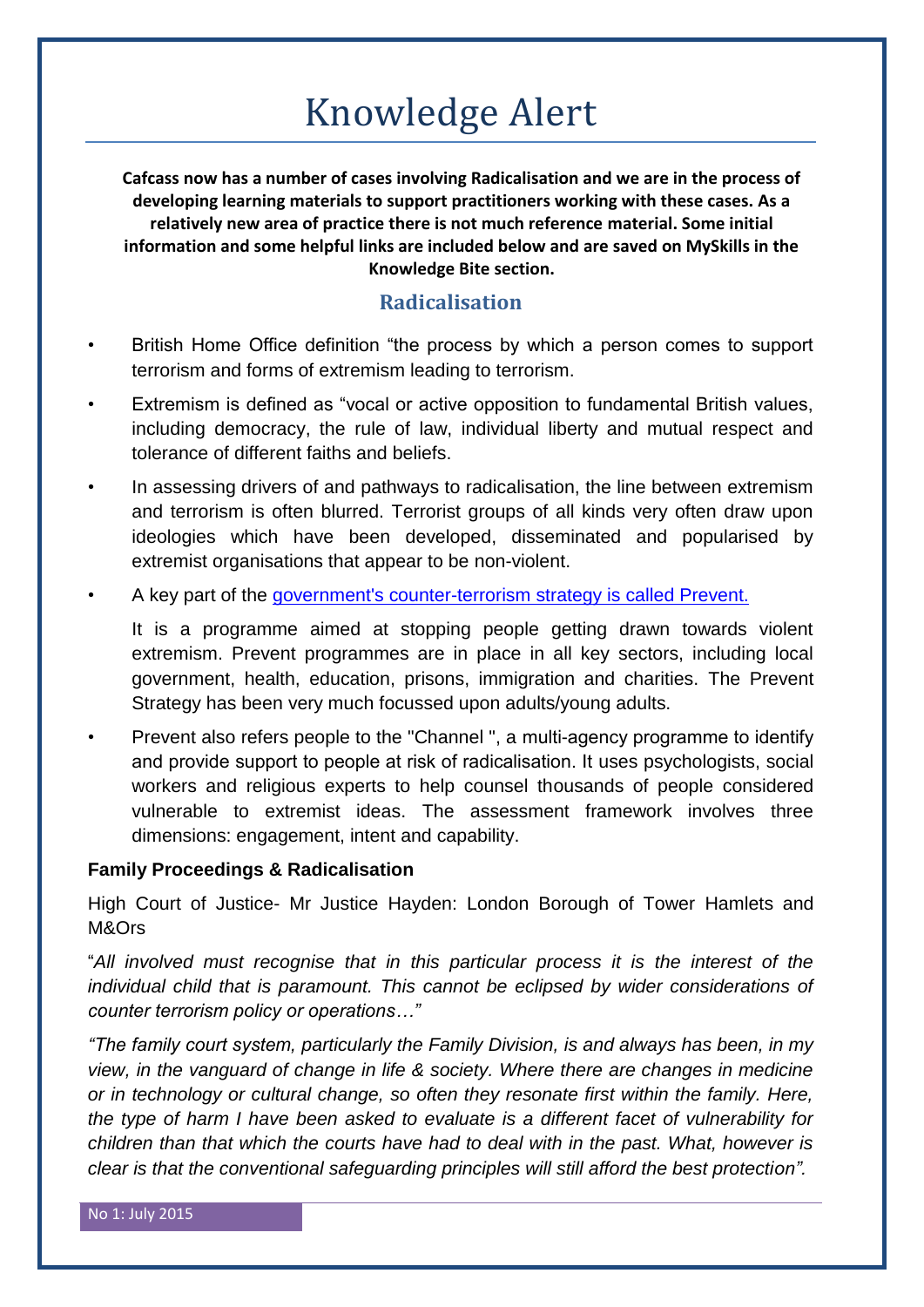# **Current cases:**

*Public law*

- Two children aged 14 and 17 who were taken to Somalia and placed in some kind of military school, the siblings at home are 16 yrs. and 6 months old. Father has alleged that the older child is at risk of fleeing to Syria
- Three Children are aged 7,4,2,1 and the allegations are that their parents took them to Turkey intending to travel to ISIS controlled region. Family have returned to UK and children are Wards of Court
- Child under 2, mum had gone to Syria to marry an IS soldier and then fled, arrested on return to Birmingham
- Three children (6, 3 and new-born baby) father in Syria, mother planning to take children to Syria to join father
- 2 interrelated cases, 3 adults and 4 children (10, 8, 3 & 1) were detained by the Turkish authorities close to the Turkish / Syrian border and an area controlled by ISIS. Family returned to UK and children made Ward of Courts. Adults released without charge, investigation on going. Finding of Fact\* before the President of Family Division held earlier this week.
- 3 adults and 4 children (12, 6, 4 & 2) arrested by the police at Manchester Airport when they were about to board a flight to Turkey. The police believe that they were going to join family already in Syria. Police investigation is ongoing but that they had insufficient evidence to charge any of the adults.

\*The finding of fact hearing was heard before the President of the Family Division earlier this week. The outcome will be circulated once we receive it.

# *Private law*

- Two children (8 & 6) alleged issues around mother's ideology and her threats to take children to Pakistan.
- Three children (3, 8 & 10) alleged issues are around father and partners 'ideology' rather than specifics links to Turkey/Syria.
- EIT case a current intelligence op into the applicant and his partners.

# **Practice Development**

- Talking about the issues of extremism and radicalization with a service user or family is not always easy and some might not feel comfortable due to a lack of political and cultural understanding or a fear of false accusation.
- This is a new area of practice and we must recognise the importance of taking the time to know and understand our service users. **Make it your business to be selfaware about how cultural messages and diversity debates may be influencing your practice.**
- Over the past few months there have been increasing numbers of cases involving parents and young children. These cases require staff to assess and evaluate a different facet of vulnerability. We must ensure that staff have awareness and confidence to undertake the work.